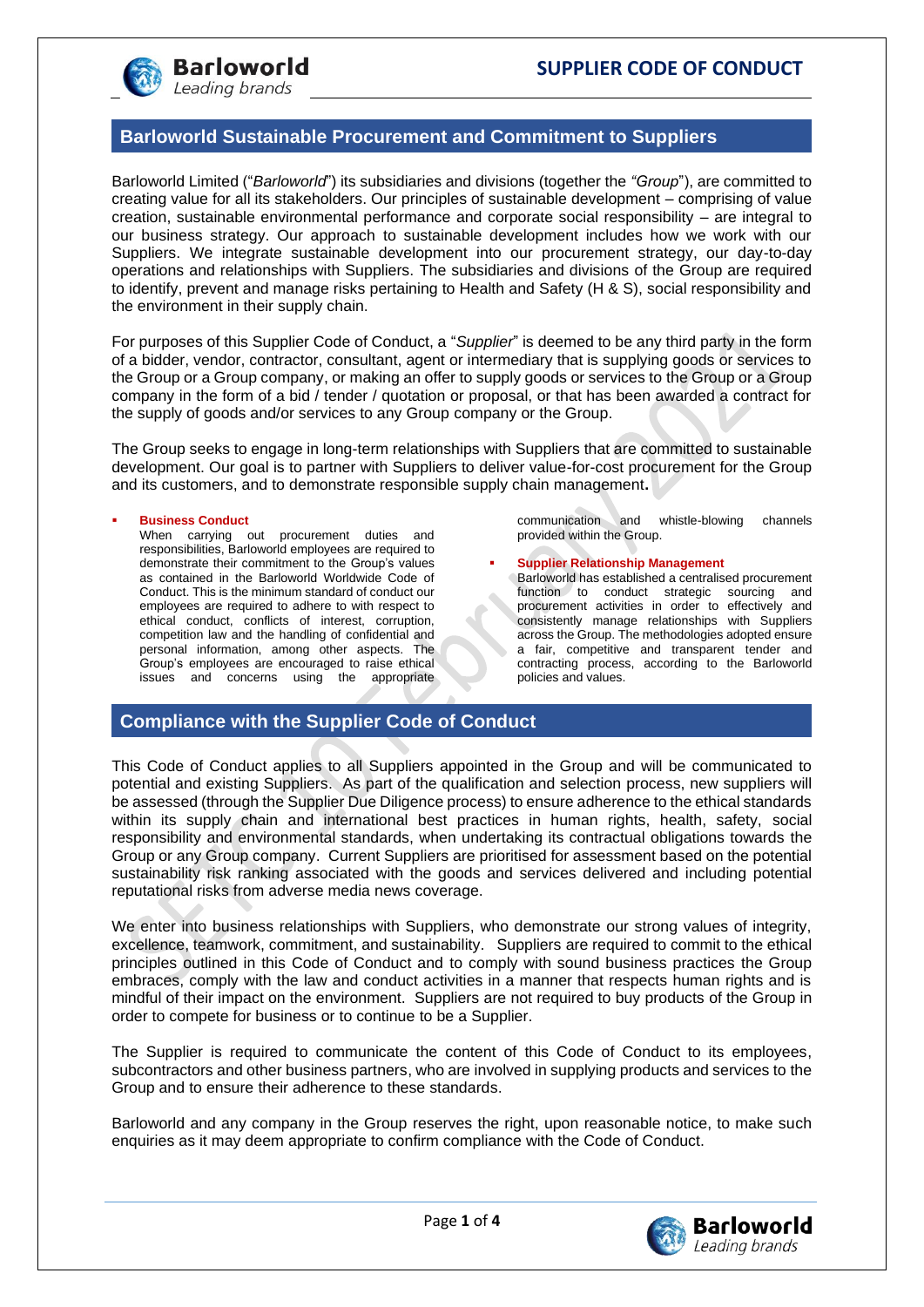

In the spirit of transparency and open reporting, if a Supplier becomes aware of any circumstance or action that is, or may be, a breach of this Code of Conduct, such Supplier will be required to report the matter to the Barloworld Group Ethics and Compliance department (or divisional equivalent) at barloworld@ethics-line.com.

Any breach of this Code of Conduct will be considered a material breach of contract by the Supplier and Barloworld and any company in the Group reserves its right of action under the terms of the relevant agreement.

# **Legal and Ethical Standards**

Suppliers shall comply with all laws applicable to its business and the laws of the countries in which it conducts its business.

As a signatory to the United Nations Global Compact ("*UNGC"*), Barloworld and any company in the Group requires its Suppliers to support the 10 principles, as well as, the United Nations' Universal Declaration on Human Rights, the International Labour Organisation's Declaration of Fundamental Principles and Rights at Work.

Suppliers are also required to comply with applicable local and international anti-bribery and corruption legislation, as applicable to its business activities and operations.

Specifically, Suppliers are required to comply with the following minimum standards:

### **Health, Safety and Environment**

The Supplier shall comply with applicable health, safety and environmental laws, regulations and standards and provide a healthy and safe working environment to prevent accidents and injury and promote safety throughout the supply chain. The Supplier recognises its responsibility towards the environment and maintains proper systems to prevent and/or minimise potential hazards. Suppliers shall provide a safe and healthy work place for their employees and contractors. Suppliers must have documented health and safety policies and/or procedures in place together with appropriate safety infrastructure and equipment.

#### **Security**

Suppliers shall ensure that all necessary security arrangements are in place to protect their employees, contractors performing work at their sites, as well as their assets, especially in areas of political conflict. In particular, Suppliers are expected to have an actionable crisis management policy in place to be able to respond to emergencies (including national states of emergency) timely and efficiently.

#### **Working Conditions**

Suppliers shall uphold fair and decent working conditions. Employees shall be paid at least the local industry rate or minimum wage stipulated by national law, whichever is higher, and benefit from social security schemes according to national legal standards. Should there be no legal minimum wage in the country of operation, fair and decent conditions imply that Suppliers shall pay their employees' wages benchmarked against the average wages earned in the country, the cost of living, social security benefits and the relative living standards.

### **Freedom of Association and Non-Retaliation**

Suppliers shall not interfere with employee's<br>freedom of association. Employee association. representatives shall not be subject to discrimination or termination of contract in retaliation for exercising employee rights, submitting grievances, participating in union<br>activities, or reporting suspected legal or reporting suspected legal violations. Where applicable, the Supplier should ensure that all employees are permitted to participate in collective bargaining, without fear of intimidation or reprisal and be free to choose whether or not to do so.

#### ▪ **Forced Labour**

Suppliers shall not use work that is performed involuntarily under threat of penalty, including forced overtime, human trafficking, debt bondage, forced prison labour, slavery or servitude. Suppliers shall not withhold migrants' workers' identification documents without a reasonable and rational legal basis.

#### **Child Labour**

Suppliers shall not employ children at an age where education is still compulsory. Children under the age of 15 (in the absence of a legal stipulation) or below the stipulated legal minimum age, shall not be employed.

#### ▪ **Non-Discrimination**

Employment-related decisions shall be based on relevant and objective criteria. Suppliers shall

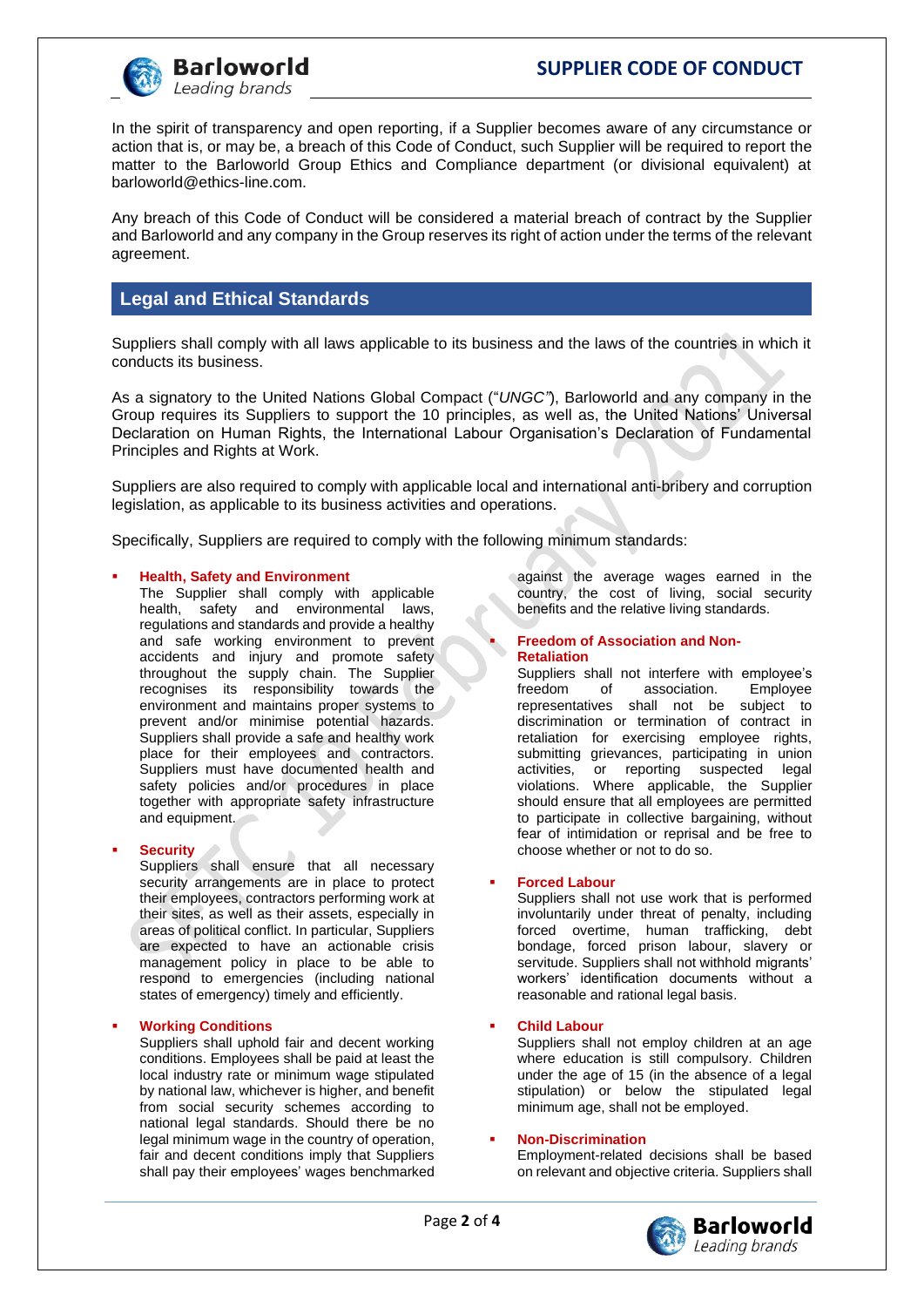

**Barloworld** Leading brands

make no distinctions on grounds including, but not limited to: age, disability, gender, sexual orientation, political or other opinion, ethnic or social origin or religion. Employment-related decisions include, but are not limited to: hiring, promotion, termination and relocation of employees, training and skills development, health and safety, any policy related to working conditions like working hours and remuneration.

#### **Environmental Regulatory Compliance**

Suppliers shall respect and comply with environmental regulatory requirements at all levels of regulation (local, national and international). Suppliers shall be covered by the required environmental permits and licenses, and support a precautionary approach to environmental challenges in all their regulated environmental activities.

Suppliers shall systematically manage their environmental impacts with respect to, but not limited, energy, water, waste, chemicals, air pollution and biodiversity and set objectives and targets to reduce such impacts. Suppliers identified by environmental authorities as having a high environmental impact shall take action demonstrate proof of continuous improvement towards having a recognized Environmental Management System in place.

#### **Fraud, Bribery and Corruption**

We prohibit all forms of bribery and corruption. We will not seek to influence others, or seek to be influenced by others, either directly or indirectly, by paying or receiving bribes or kickbacks, including but not limited to payments to government/public officials by Barloworld employees or agents for the completion of routine governmental administrative actions, or by any other measure that is unethical or that will tarnish our reputation for honesty and integrity. Suppliers shall comply with all applicable anticorruption laws and regulations (local and as well as international laws and regulations) and, to this effect, have a zero-tolerance policy towards any form of bribery, corruption, fraud, extortion and embezzlement. In particular, Suppliers shall not pay or offer to pay bribes or make any other inducement (including kickbacks, facilitation payments, excessive gifts and hospitality, grants or donations) in relation to their business dealings with customers, public officials, Barloworld employees or any other party. In addition, receiving or giving gifts and hospitality that is excessive, inappropriate, in breach of applicable laws and Barloworld policies, can be damaging to Barloworld's reputation, create conflicts of interests, and<br>harm our business relationships. Suppliers harm our business relationships. shall not use third parties to perform illegal and improper activities, whether directly or indirectly on their behalf like paying bribes or making facilitation payments.

**Competition Laws** 

# **SUPPLIER CODE OF CONDUCT**

Barloworld believes that fair competition is fundamental to free enterprise. We do not engage in anti-competitive practices and we encourage fair competition among our suppliers and potential suppliers. Suppliers shall comply with all applicable anti-trust and competition laws in the performance of their contractual obligations with Barloworld and, to this effect; we have a zero-tolerance policy towards any form of anti-competitive conduct. Suppliers shall not, be permitted to introduce any conditions that would be in breach of competition or anti-trust laws in their contractual agreements with Barloworld and any company in the Group. Our Suppliers will not be involved in any arrangements, understandings or agreements with competitors affecting prices, terms upon which products are repaired or sold, or the number and type of products repaired or sold.

#### **Privacy and Data Protection**

The Supplier acknowledges that by entering into an agreement or by its engagement with Barloworld and any company in the Group, the Supplier may provide Barloworld and any company in the Group with personal information, which may be protected by relevant privacy and data protection legislation, including amongst others, the Protection of Personal Information Act, 2013 ("*POPIA*") applicable in the Republic of South Africa. Barloworld and any company in the Group may collect and manage the Supplier's personal information as set out in the Barloworld's Privacy Statement contained on Barloworld websites, and any amendments or updates thereto.

#### ▪ **Confidentiality**

The Group and the Supplier acknowledges that the confidential information of each ("*the Disclosing Party*") is an asset belonging to the Disclosing Party. Both parties acknowledge that the confidential information is being made available to the other party for the purposes of giving effect to their commercial agreement or business engagement. Both parties agree that they shall not disclose the confidential information to any third party without the prior written consent of the other. Both parties agree<br>that the Disclosing Party's confidential Disclosing Party's confidential information will be duly protected using the same standards of care that it applies to its own proprietary, secret or confidential information, and in accordance with the requirements of relevant and applicable data protection laws.

#### **Local Empowerment**

For Suppliers incorporated and operating in the Republic of South Africa, it is mandatory for the Supplier to submit its latest and valid Broad-Based Black Economic Empowerment ("*B-BBEE"*) certificate or affidavit as confirmation of its BBBEE Status when tendering or bidding to do business with Barloworld and any company in the Group and when entering into a contract